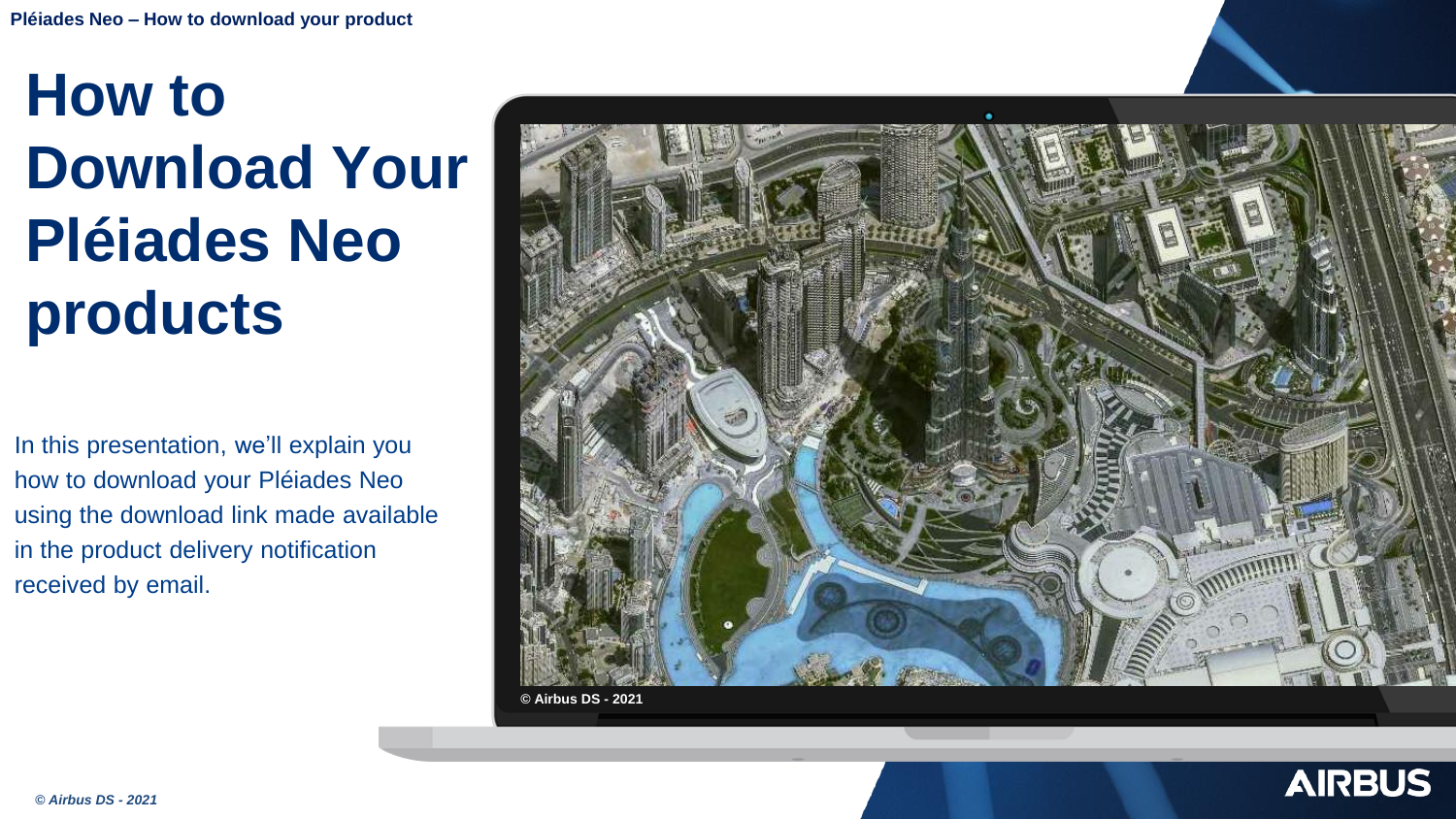## **Delivery notification**

- 1. Once the user gets the delivery notification, click on the following link at the bottom of the notification
- 2. The user will be prompted to login with API credentials:

The username is: APIKEY The password requires an API key, which has to be generated (see next page)

| <b>Customer ID</b>                                                                   | AC0                                                                                                                                                                                                                            |  |  |  |  |
|--------------------------------------------------------------------------------------|--------------------------------------------------------------------------------------------------------------------------------------------------------------------------------------------------------------------------------|--|--|--|--|
| External project                                                                     | External project                                                                                                                                                                                                               |  |  |  |  |
| Airbus Defence and Space reference                                                   |                                                                                                                                                                                                                                |  |  |  |  |
| <b>Internal reference</b>                                                            | SAL                                                                                                                                                                                                                            |  |  |  |  |
| Project ID                                                                           | CTR                                                                                                                                                                                                                            |  |  |  |  |
| License Type                                                                         | standard                                                                                                                                                                                                                       |  |  |  |  |
| <b>Product Description</b>                                                           |                                                                                                                                                                                                                                |  |  |  |  |
| Dataset ID                                                                           |                                                                                                                                                                                                                                |  |  |  |  |
| .                                                                                    | ACQ PNEO3_007                                                                                                                                                                                                                  |  |  |  |  |
| Spectral Mode                                                                        | ${\tt FULL\_PMS}$                                                                                                                                                                                                              |  |  |  |  |
| <b>Product Level</b>                                                                 | ortho                                                                                                                                                                                                                          |  |  |  |  |
| ${\bf Format}$                                                                       | $\tt{DMAPV2}$                                                                                                                                                                                                                  |  |  |  |  |
| <b>Image format</b>                                                                  | GEOTIFF                                                                                                                                                                                                                        |  |  |  |  |
| <b>Electronic Delivery Details</b>                                                   |                                                                                                                                                                                                                                |  |  |  |  |
| <b>Product Information</b>                                                           |                                                                                                                                                                                                                                |  |  |  |  |
| <b>Product Name</b><br>============                                                  | Product Link                                                                                                                                                                                                                   |  |  |  |  |
| WO_000003138_1_SAL21002385-1_ACQ_PNEO3_007<br>$- - - - - -$                          | https://access.foundation.api.oneatlas.airbus.com/api/v1/items/b0f831cc-bcc1-49c8-ad2f-                                                                                                                                        |  |  |  |  |
| $\underbrace{\textbf{Username}}_{\textbf{1}}$                                        |                                                                                                                                                                                                                                |  |  |  |  |
| Thank you for retrieving it within 20 days. Beyond                                   | per d, the product will be destroyed.                                                                                                                                                                                          |  |  |  |  |
| <b>Best Regards,</b>                                                                 | Please keep in mind that the download and/or use of any image product is subject to your acceptance of the applicable end-user licence (see: http://www.intelligence-airbusds.com/en/886-legal-documents-and-supply-conditions |  |  |  |  |
| <b>Airbus Defence and Space</b>                                                      |                                                                                                                                                                                                                                |  |  |  |  |
| If you need further information or help, please contact OneAtlas Commercial Support. |                                                                                                                                                                                                                                |  |  |  |  |
|                                                                                      |                                                                                                                                                                                                                                |  |  |  |  |
|                                                                                      |                                                                                                                                                                                                                                |  |  |  |  |
|                                                                                      |                                                                                                                                                                                                                                |  |  |  |  |
| ign in                                                                               |                                                                                                                                                                                                                                |  |  |  |  |
|                                                                                      |                                                                                                                                                                                                                                |  |  |  |  |

| Sign in                                           |                   |  |  |  |  |  |  |
|---------------------------------------------------|-------------------|--|--|--|--|--|--|
| https://access.foundation.api.oneatlas.airbus.com |                   |  |  |  |  |  |  |
| Username                                          |                   |  |  |  |  |  |  |
| Password                                          |                   |  |  |  |  |  |  |
|                                                   | Sign in<br>Cancel |  |  |  |  |  |  |

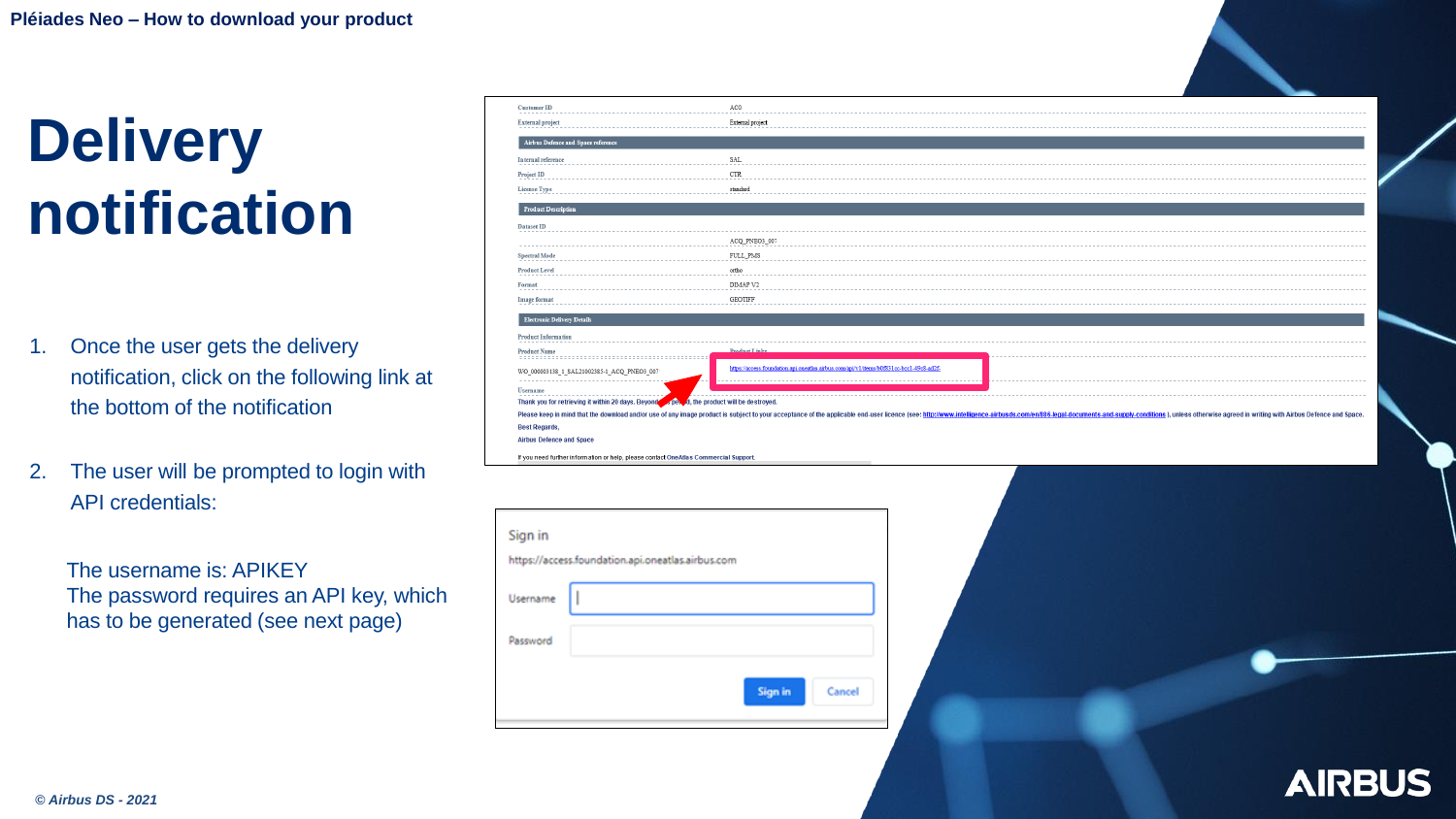## **Get an API Key**

- 1. Connect to the **OneAtlas Developer** Portal
- 2. Click on « Get Your API Key »
- 3. On « My API Keys » page, click on create an API key
- 4. Enter the name of your API key (e.g.: TEST) and enter an expiration date
- 5. Click on the « copy/paste » symbol to get your API key or the « view » icon to read it
	- View ◉
	- Copy/paste 戶



 $\circ$   $\Box$ 

*© Airbus DS - 2021*